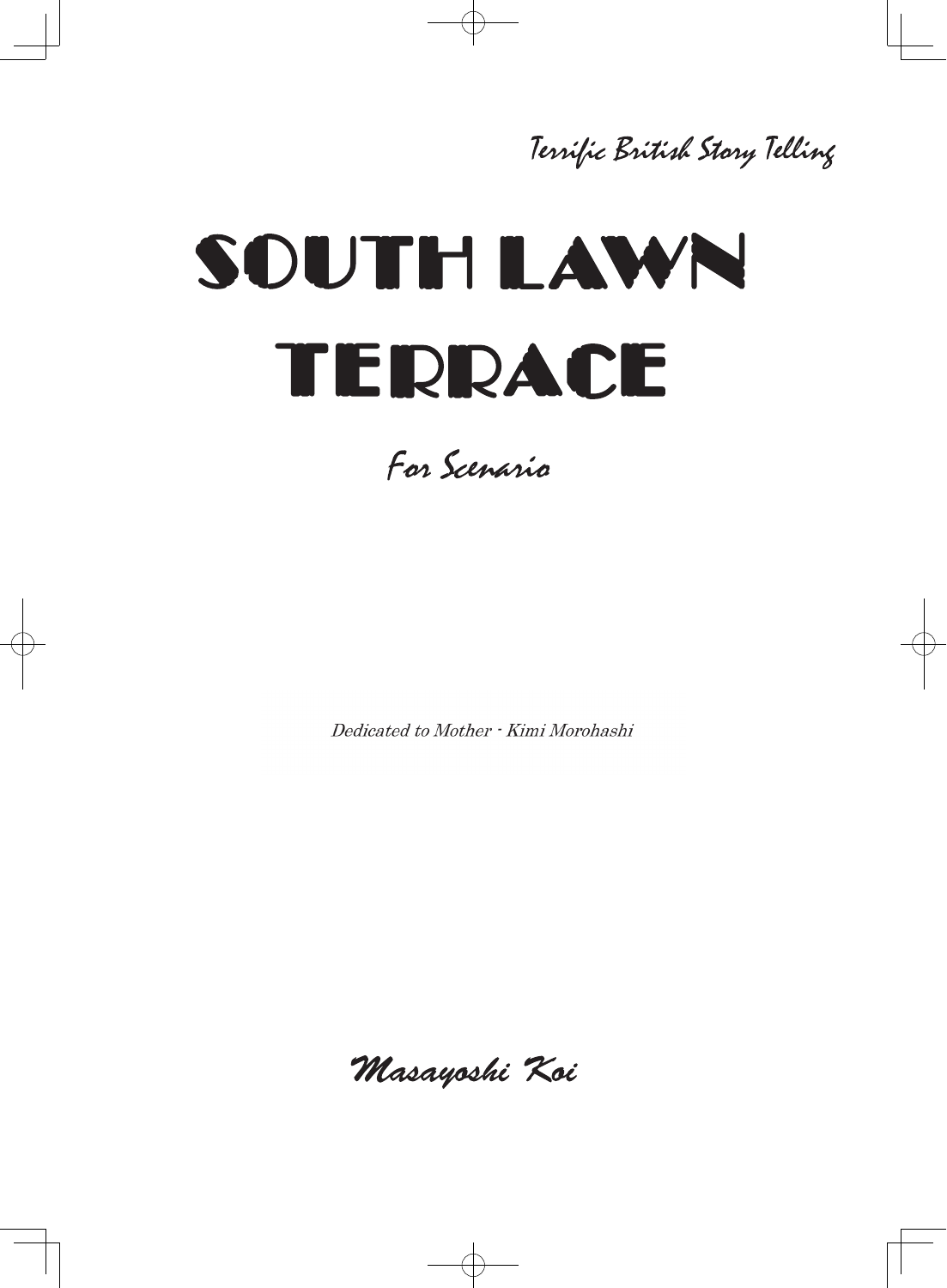Another life ……

Copyright © 2017, by Masayoshi Koi . Illustrators: Kyoko Tanaka

Makiko Hotta

This book is Published 2017 in Japan by AoyamaLife Publishing Co.,Ltd ISBN978-4-86450-285-6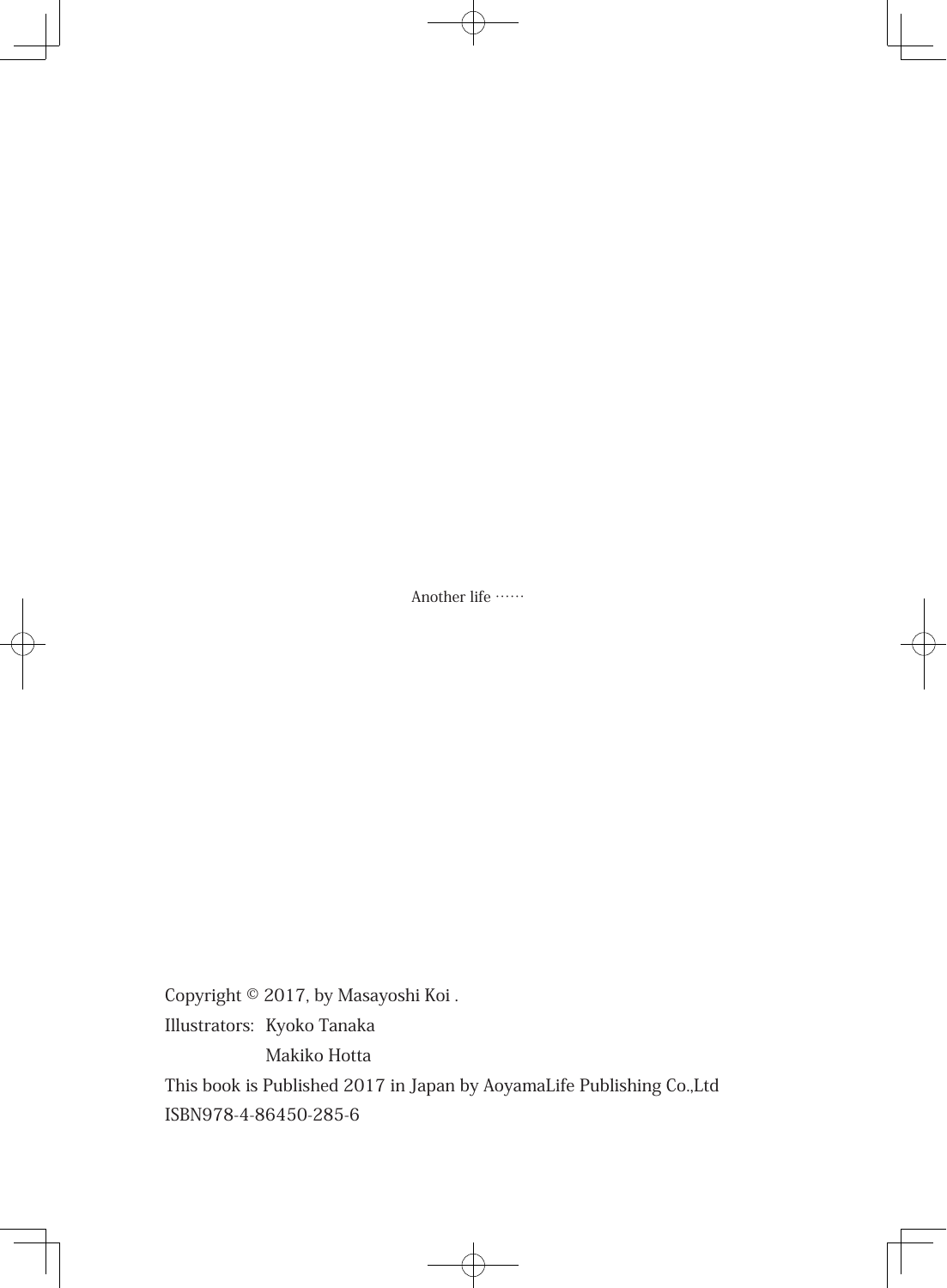# CONTENTS

| Preface (まえがき)………………………… 5                                                                  |  |
|---------------------------------------------------------------------------------------------|--|
|                                                                                             |  |
| I The First Term $\cdots$ $\cdots$ $\cdots$ $\cdots$ $\cdots$ $\cdots$ $\cdots$ $\cdots$ 10 |  |
|                                                                                             |  |
| <b>III</b> English Pastels                                                                  |  |

| IV Memoirs from after the Return |
|----------------------------------|
| to Japan ………………………………… 169       |
|                                  |

### SPECIAL FEATURES

#### Essays in Japanese ……………………………………………………………………………………175

| 1. 「哀愁」(9月8日の日記から) ……176                    |
|---------------------------------------------|
| 2. ロンドンにて (9月初旬) …………… 176                  |
| 3. グレーディング・テスト …………… 177                    |
| 4. The weather $\angle$ The climate ……… 178 |
| 5. 昔スパゲッティ、今パスタ ………… 180                    |
| 6. イングリッシュ・フード …………… 181                    |
| 7. エリザベス朝のイギリス …………… 182                    |
| 8. イギリスのリヴィエラ Torquay …183                  |
| 9. 「エクソシスト」……………………… 185                    |
| 10. 「カッコウの巣の上で」……………… 186                   |
| 11. イスラム教国トルコ ………………… 188                   |
| 12. プロモーション・テスト …………… 189                   |
| 13. ディスコ ……………………………… 191                   |
| 14. カレーと大英帝国 …………………… 193                   |
| 15. 家庭教師 ……………………………… 195                   |
|                                             |

| 16. サマータイムについて ……………… 196              |
|----------------------------------------|
| 17. ノースブルック・ゴルフ場 ………… 198              |
| 18. 「アラビアのロレンス」……………… 200              |
| 19. ミセス・ロビンソン (11月23日)…204             |
| 20. 「離婚」イギリス的真相 :                      |
| イギリスを創った離婚騒動 ………207                    |
| 21. マニュエルとダイアナの置き土産……207               |
| 22. 待遇改善に関する学校長との折衝……209               |
| 23.8月の詩 — Sunflower — 向日葵 …210         |
| 24. 末尾の詩 – Life – 人生講話 ………211          |
| 25. Epilogue (原文) …………………… 211         |
| 26. インターナショナルスクール・                     |
| エクセターの実力…………………… 212                   |
| 27. Lecture on Gone with the Wind  213 |
| 28. イギリス英語とアメリカ英語 ……… 222              |
|                                        |

| Postscript (あとがき) |  |  |  |  |  |
|-------------------|--|--|--|--|--|
|-------------------|--|--|--|--|--|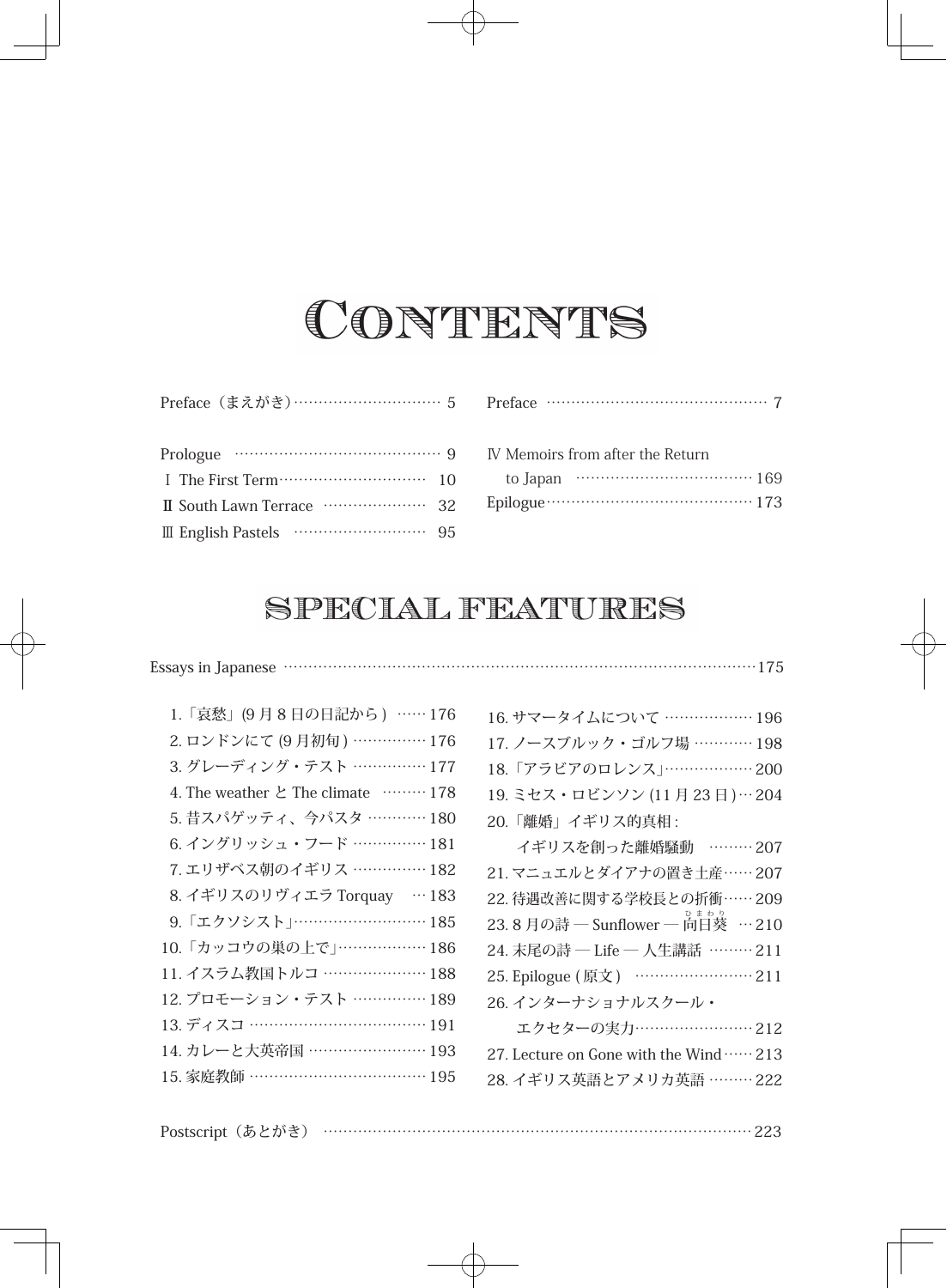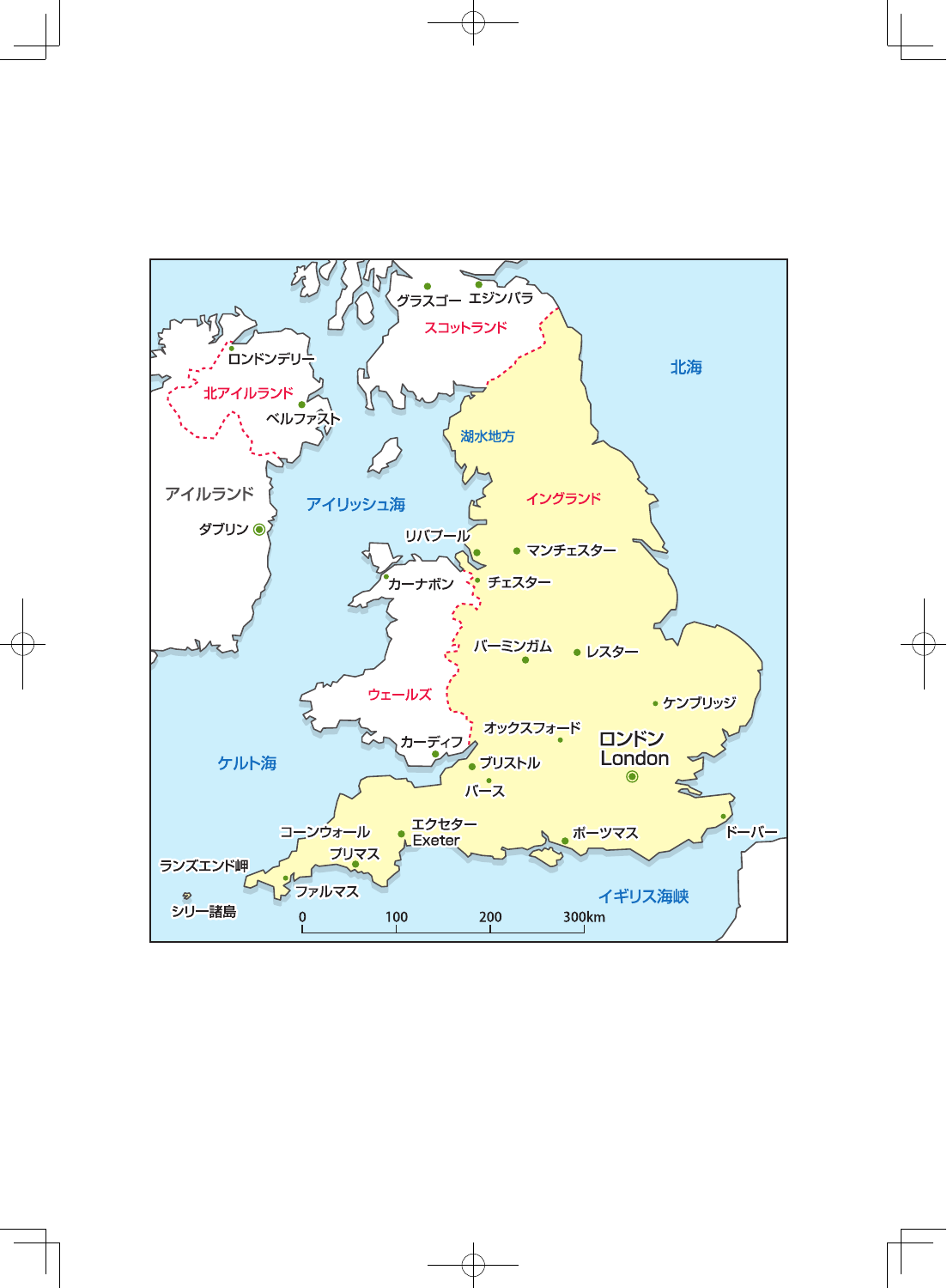#### **Preface(まえがき)**

前作 " イギリスを創った離婚騒動 " のあとがきに記した「ティー・ブレイク」か らかなりの時間が経ちました。日本語から英文に翻訳する作業に想定外の時間がか かったためです。この間の経緯を難攻不落の山城にたとえたのですが、5 年に及ぶ 試行錯誤の末にようやく日の目を見ることになりました。

なぜ日本語ではなく英文に翻訳したのかについては、前作の前書きで述べたとお りです。その冒頭部分をここで振り返ってみます。

「冒頭に、本書を書くきっかけとなった日記を掲載することにした。日記そのもの は、今をさかのぼること三十五年前に書き記したものである。何を今さら、と言わ れそうだが、一昨年、某ブログを通じて、英訳して投稿してみようなど思い立った ことが、ここに至った真の要因である」

日記の原文を、まず、イギリス (インターナショナルスクール) で習得した語学 力を駆使して英訳してみました。つぎに英会話教室に所属する講師の方々にチェッ クをお願いし、プルーフリーダー (Proof-reader) と呼ばれる専属校正者の手による 添削を経たのち、最終的に TOEIC にも通じたバイリンガルの先生の目を通して確 認をしていただきました。かくして中高生にもわかりやすい、平易な英文による 「South Lawn Terrace」の完成にたどり着いたというわけです。

滞在当初は普通の日記文のように、何をした何があったといった、ごくありふ れた内容を書き記すつもりでした。ところが半年も経ちますと、人と人との関係性 も入り組んできます。日記文がときに私小説的展開を見せる場面も出てきたりしま す。そのへんのストーリー的展開をとらえてのことでしょうか、プルーフリーダー 氏からは 'Your British Soap Opera' とか 'Terrific British Story Telling' などの評価 (feedback) がなされたのだと思います。

しかしそれよりも、英訳を続けて行く中で、日本語の表現がネイティブスピーカー には全く通用しないという局面に立ち会わねばならないときがありました。やむな く日本語の表現を変えて英訳せざるを得なかったことが何度かありました。まさに 「難攻不落の山城を攻め倦 あぐ む」情況だったのです。

努力が徒労に帰するのかと危ぶまれたりもしました。わずかワンフレーズの記述 に対して何時間も費やしなければならないことがあったからです。一例を挙げてみ ましょう。

「ときどき窓の外に目を移し、単調に流れるコーンウォルの景色を眺めながら空っ ぽの箱のような空想を楽しんだりした」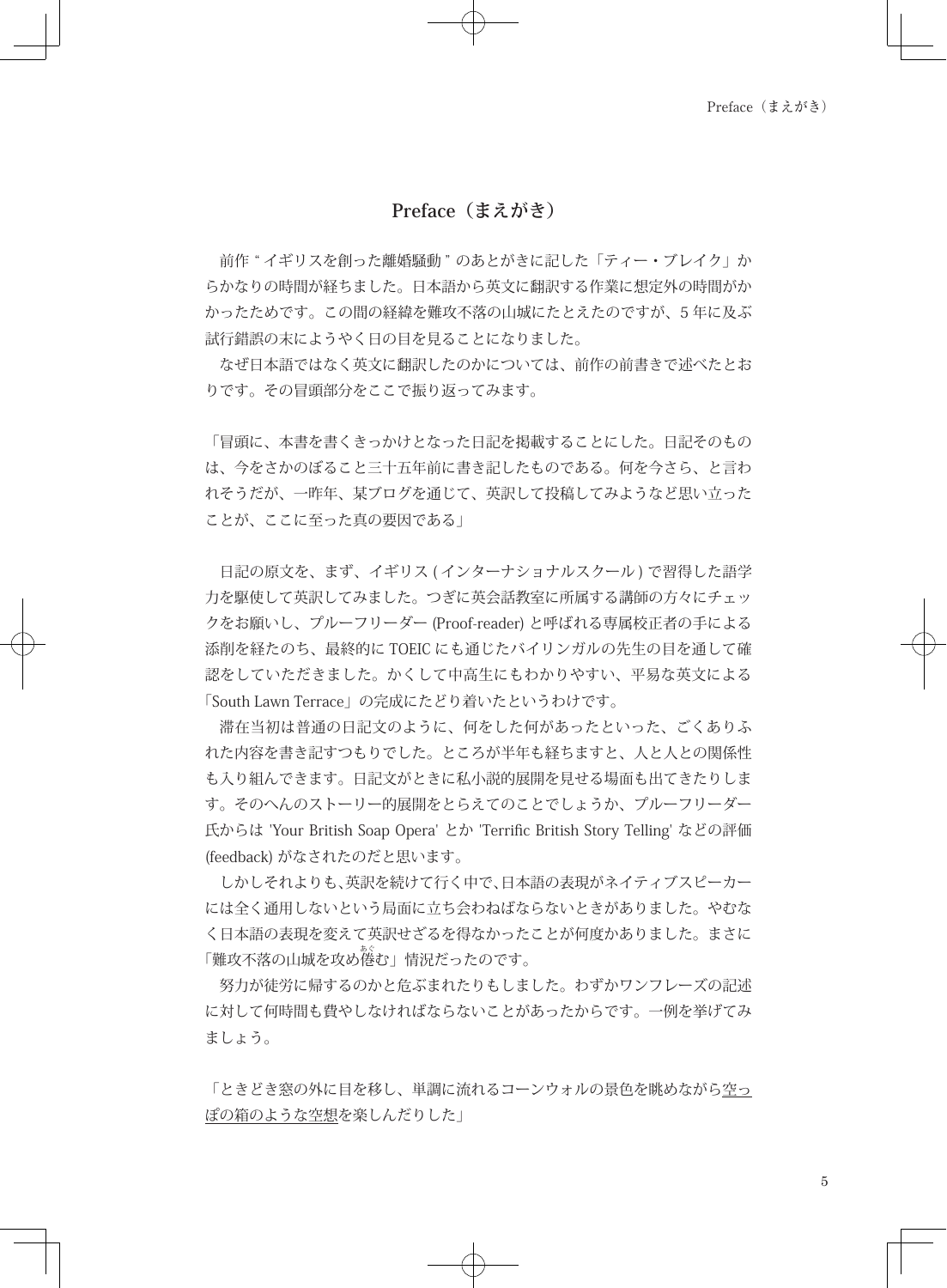アンダーラインの部分に、わたしは最初、次の英訳を当てました。

I sometimes turned my eyes to the outside from the train window and enjoyed indulging in fancy like an empty box, looking at the views of Cornwall passing monotonously.

ネイティブの先生方にとっては、この an empty box の概念が文脈の中で、イメー ジとしてどうしても頭に浮かんで来ないのだそうです。そこで box (箱) でなくて shell (貝) ではどうかと逆提案される始末、もちろん shell は日本人の私からみる と違和感を覚える語彙でしたから却下させていただくことになりました。

いまとなっては貴重な経験ということになるのでしょうか。むしろ燃費の悪い車 に乗り続けていたというブルーな体験、とでも形容したほうが的を射ているかもし れません。

それはさておき、本文の中に適宜いくつかのイラストを挿入しました。一次資 料である日記をもとに小説化するには途方もない時間がかかるような気がしました し、そんな能力もありません。映像化するにはさらに費用がかかりすぎます。そ こで "For Scenario" という副題をつけ、懐かしい往時の、そして現代的なテイスト でリメイクした映画を見ているような追体験が出来れば、七 ななそじ 十路を来年に控えた わたくしにとって、老境の余暇の楽しみのひとつになるだろうと考えた次第です。 (2017.8.15)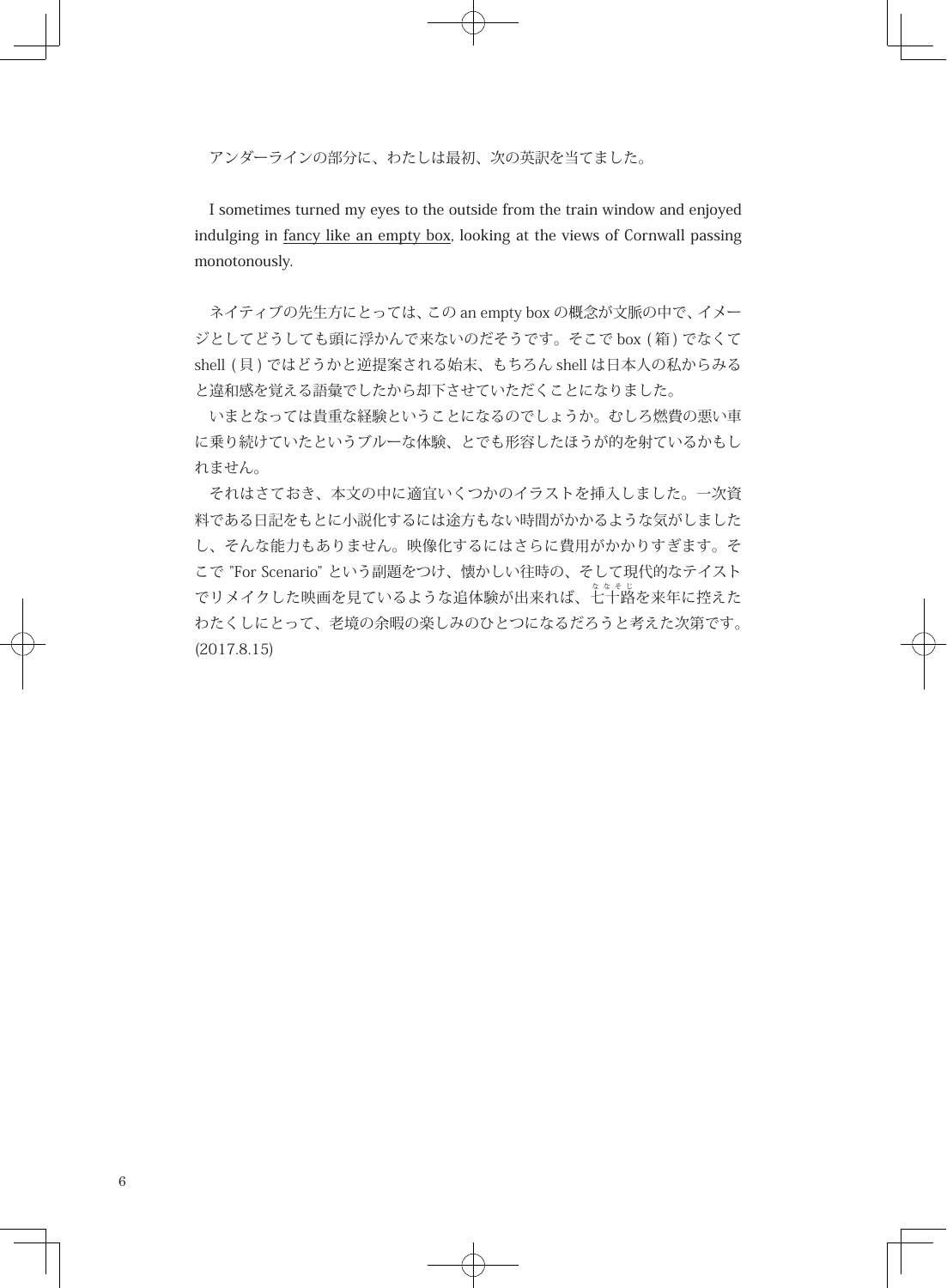#### Preface

It has been quite a while since I wrote "Tea Break" as a postscript of my previous work, "The Divorce Strife Forming the U.K." It took much longer to translate Japanese into English than I had expected. I even compared this complicated process to a long hard struggle against an impregnable mountaintop castle. After as long as 5 years of a continuous process of trial and error, the work finally saw the light.

I already mentioned the reason why I struck to the idea that this book should be written in English not in Japanese in a preface of my previous work.

The beginning part of it goes like this; To start with, I decided to introduce my diary which had motivated me to start writing this book. The diary itself dates back as far as 35 years. You may ask "Why now?" but suddenly took it into my head to try posting it in English through a certain blog 2 years ago. And this is how things have come to this pass.

At first, I tried to translate the passages in the diary into English myself maximizing my English ability acquired at The International School in the U.K. After that, I got English conversation school native English teachers to check my translation, professional proofreaders to castigate it and finally a Japanese bilingual teacher who is familiar with TOEIC to confirm it through the whole. After many twists and turns, "South Lawn Terrace", which was written so plain English that even junior and high school students can read easily, was finally completed.

When I started writing this diary at the beginning of my stay in the U.K., I was going to write about an everyday affair such as what I did or what happened as notes to self. After half a year passed off, however, human relations around me got so complicated that the diary sometimes turned into something like a novel depicting my private life. One of the proofreaders called my diary "Your British soap opera" or "Terrific British story telling" in his feedback because of this type of story line.

I, however, found it most difficult or even impossible to make native English speakers understand what I meant in some Japanese expressions. I sometimes had no choice but to change the original Japanese expressions in order to make them sound natural in English. It was just one of the situations as I mentioned earlier "a long and hard struggle against an impregnable mountaintop castle."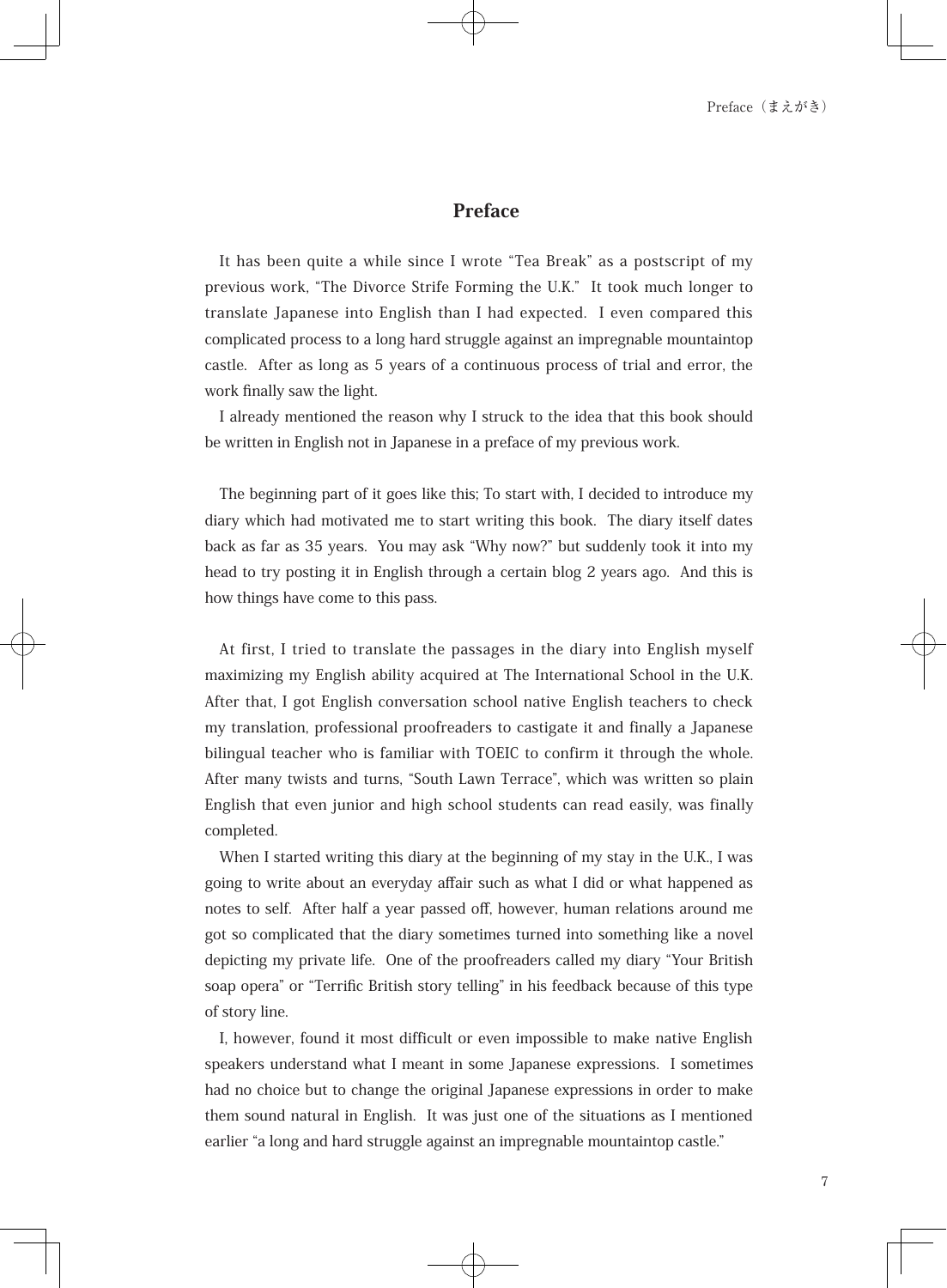I was afraid that all my efforts would go for nothing when I was confronted with a problem that translating just one Japanese phrase took hours and hours. Here is one of the examples;

「ときどき窓の外に目を移し、単調に流れるコーンウォルの景色を眺めながら空っ ぽの箱のような空想を楽しんだりした」

In my original manuscript, I translated the underlined phrase into "fancy like an empty box."

It seemed to be too difficult for native English teachers to imagine what "an empty box" meant in the context. After all, they ended up suggesting to me that "shell" should be used instead of "box." "Shell" didn't sit right with me at all therefore I declined with thanks.

You might say that is a precious experience now, but a depressing experience like driving a car with bad mileage seems more appropriate comparison to my feelings.

Apart from that, this book is illustrated as necessary. It might take extraordinary time to fictionalize this diary, the primary source of this book; and besides it's definitely beyond my ability. To make this diary into a movie will cost even more.

Consequently, I decided to subtitle this book "For Scenario" in order that this book enable me to experience for myself the fondly-remembered scenes as if I saw a movie remade with modern taste. I will celebrate my 70th birthday next year, which is considered as an important turning point in your life in Japan. Taking this opportunity, I believe looking back my good old days will serve to console my old age. The console my old age. Translated by Mari Kunugi)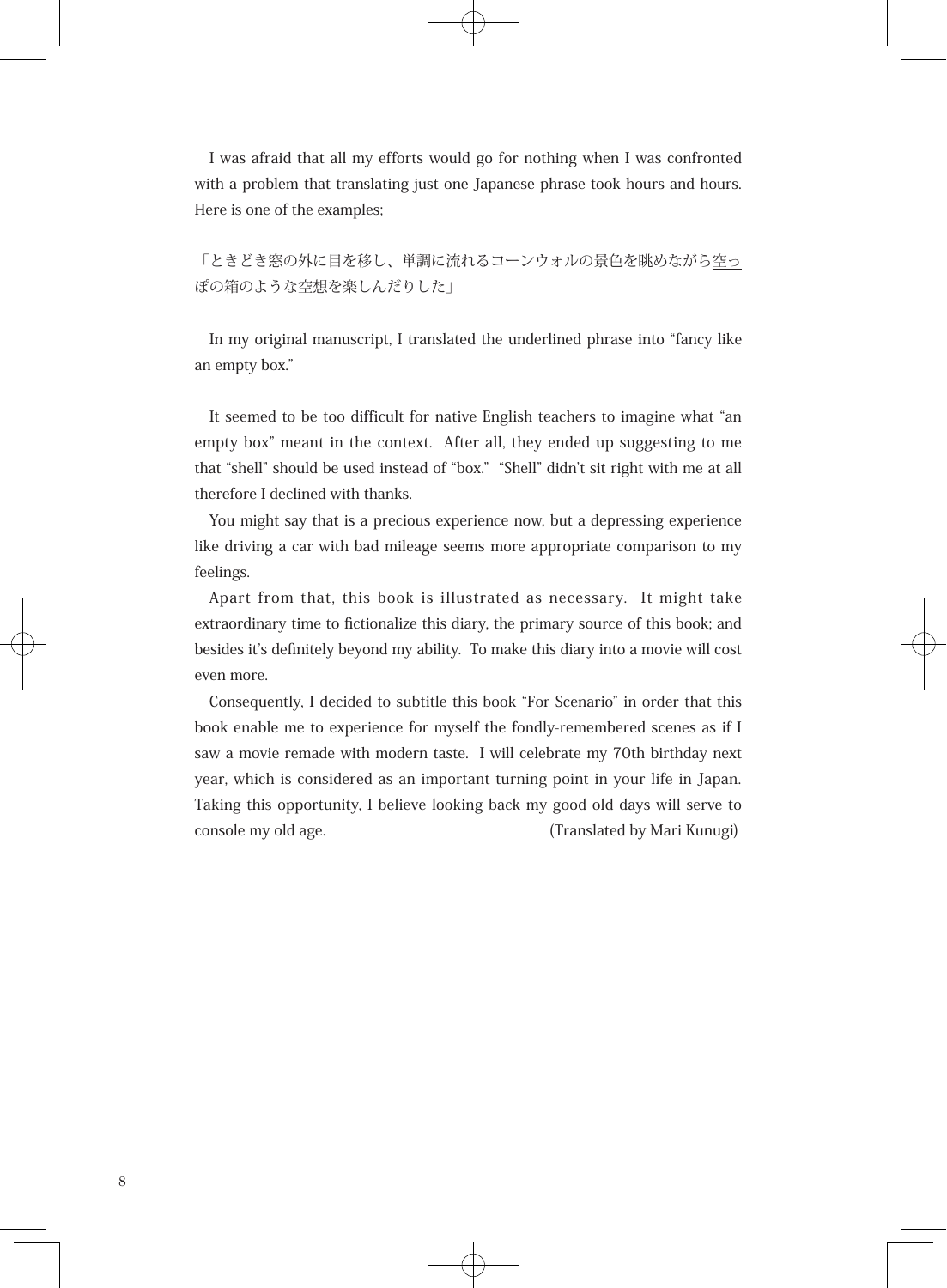#### **South Lawn Terrace**

#### **Prologue**

While I was year-end cleaning my room last year, I caught sight of a fat notebook bound in a black cover sitting on the bookshelf.

I took it out and flipped through the pages. It was musty.

An image of myself fearlessly enjoying the spring time of life popped up in my mind. What an artless face I had!

It was the diary of my time in England. The first line began with "9/6th It's now five past six in the morning  $-$  around 3:05 p.m. Japan time." I was in another  $country - England - for the first time in my life to study English.$ 

In order to remember my time there, I thought I should try translating it into English. I might find something new in the diary. And even if I found nothing particular, as long as I could immerse myself once again in memories of that time, I thought I would have no regrets over giving it a try.